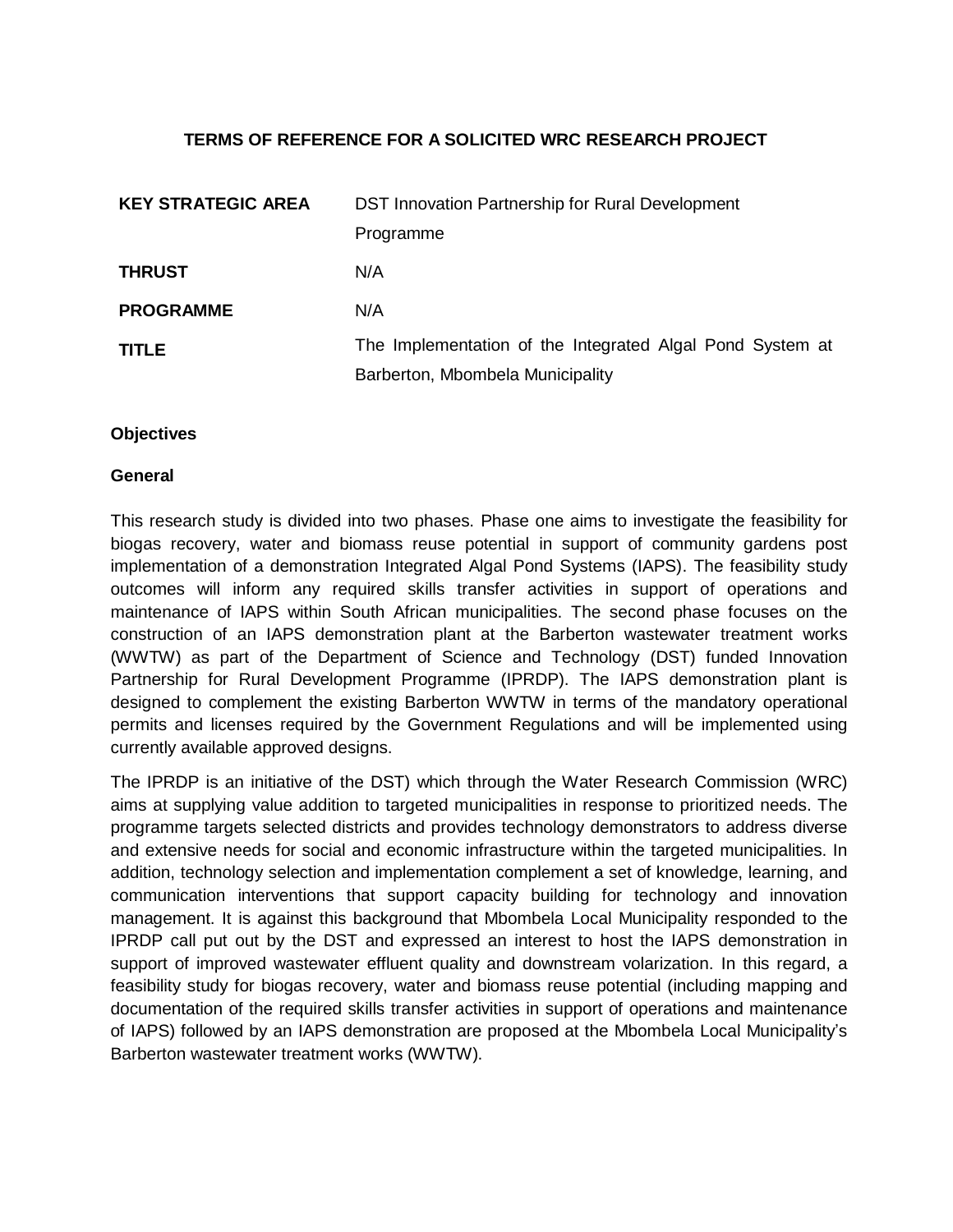The Barberton WWTW is a biological nutrient removal (BNR) system with a capacity in excess of 8 ML/day. The current WWTW consists of an inlet, two trains of BNR (anaerobic tank, 2× aerobic tanks,  $2x$  clarifiers, final contact channel, and sludge dam) split 60:40  $v/v$ . Chlorination and maturation ponds are present and used when treated effluent is discharged. Only the 40% capacity train is operational at present and 100% of wastewater is treated by this component. This coupled with the energy demand and technical intensity of the present WWTW along with a need to provide sanitation infrastructure to remote villages within the municipality prompted Mbombela Local Municipality to address these challenges through the IAPS demonstration approach.

# **Specific**

The specific objectives are:

- 1. To conduct a feasibility study for biogas recovery, water and biomass reuse potential in support of community gardens post IAPS demonstration
- 2. To map and document the required skills transfer and capacity building for IAPS operation and maintenance
- 3. To construct and implement a 0.75 ML/d IAPS demonstration plant at Barberton wastewater treatment works using available approved designs that include the necessary Water Use License and Environmental Impact Assessment clearances
- 4. To undertake all the project management of different civil and construction work.
- 5. To optimize, commission and demonstrate IAPS operation in support of technology promotion
- 6. Technology transfer and capacity building of Municipality to operate and maintain the system.

The specific requirements are:

- 1. Registration with Engineering Council of South Africa and currently active
- 2. Knowledgeable about biological systems for wastewater management
- 3. Experience in biological effluent treatment systems with available examples of projects already implemented
- 4. Knowledge in designing of wastewater treatment and conveyance systems
- 5. Possession of relevant insurance and indemnity cover
- 6. Experience and demonstration in execution of similar type projects
- 7. Construction of demo plant complies with all codes and standards as per construction and building regulations.